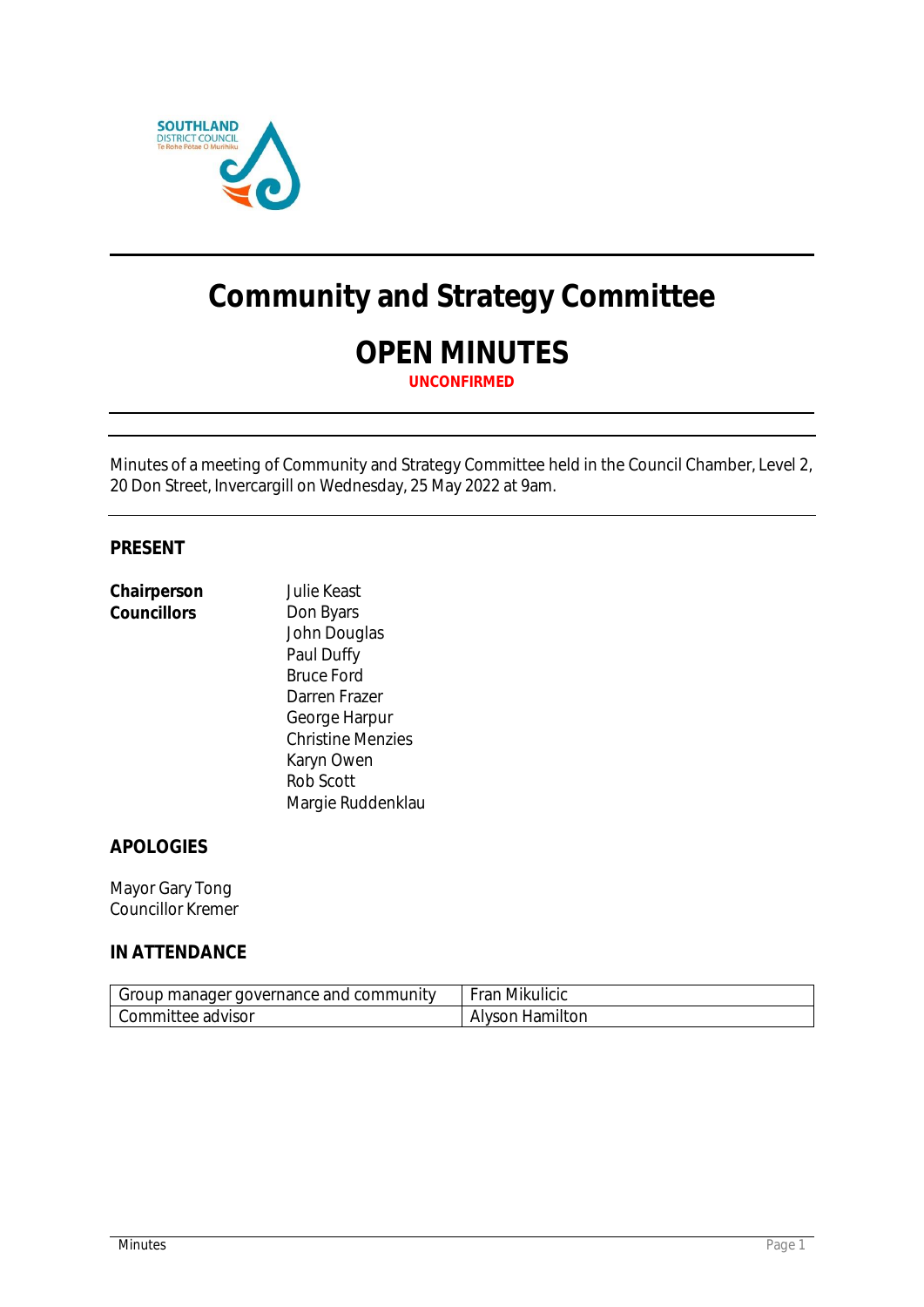

# **1 Apologies**

There were apologies for absence from Mayor Gary Tong and Councillor Kremer.

**Resolution**

Moved Cr Frazer, seconded Cr Menzies and **resolved:**

**That the Community and Strategy Committee accept the apologies.**

**2 Leave of absence** 

There were no requests for leave of absence.

#### **3 Conflict of interest**

Councillor Scott declared a conflict of interest in relation to item 7.3 - Lumsden Heritage Trust funding application to the District Initiatives Fund – March 2022 and advised he would not take part in discussion or voting on this item.

**4 Public forum**

There was no public forum.

**5 Extraordinary/urgent items**

There were no extraordinary/urgent items.

**6 Confirmation of minutes**

**Resolution**

Moved Cr Scott, seconded Cr Harpur **and resolved:**

**That the Community and Strategy Committee confirms the minutes of the meeting held on 12 April 2022 as a true and correct record of that meeting.**

#### **Reports**

**7.1 Murihiku Kai Collective Update**

**Record No: R/22/5/18998**

Community leadership manager - Jared Cappie was in attendance for this item and introduced Stella O'Connor and Rochelle Francis-Barr from the Healthy Families Invercargill initiative to the Committee.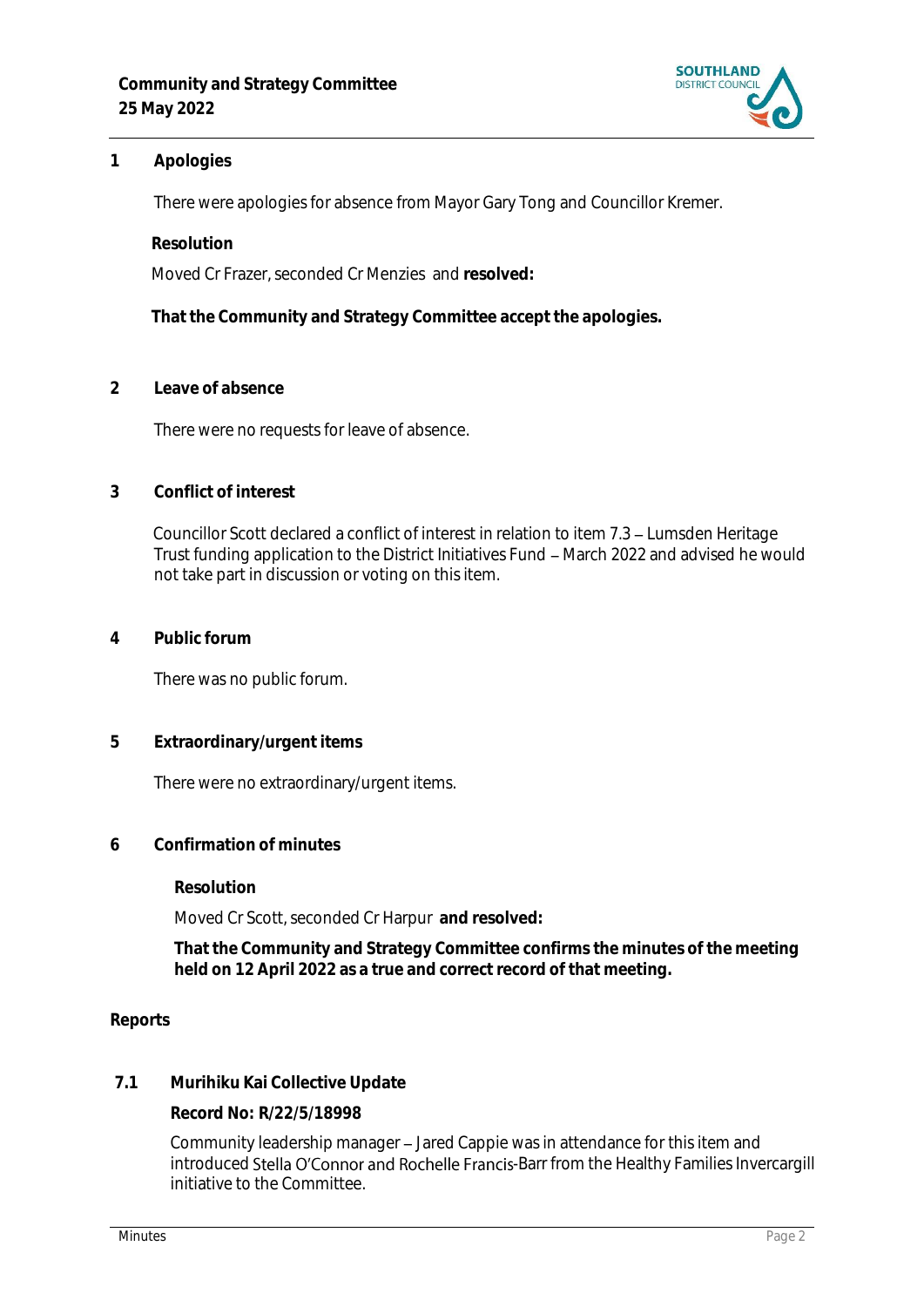

Stella O'Connor and Rochelle Francis-Barr spoke to the Committee updating on the Murihiku/Southland Kai Collective and explained that the collective is a group of Southland individuals and organisations who are working together to make the local food system more resilient and sustainable from seed to bowl.

The committee noted that the Collective was formed in late 2020, with the goal of creating greater food accessibility, affordability, and sustainability in the south and is a group which includes a wide range of like-minded organisations and individuals who are working to strengthen the local food system.

The committee were advised the Murihiku Kai Collective was named winner of the Environmental Action in the Community award at the 2021 Environment Southland Community Awards.

#### **Resolution**

Moved Cr Ruddenklau, seconded Cr Menzies **and resolved:**

**That the Community and Strategy Committee:**

a) Acknowledges the attendance of **Stella O'Connor and Rochelle Francis**-Barr **representatives from the Healthy Families Invercargill at the meeting.**

#### **7.2 Sport NZ Rural Travel Fund - March 2022 round**

**Record No: R/22/5/16603**

Community liaison officer – Kathryn Cowie was in attendance for this item.

Mrs Cowie advised that the purport of the report was for the Committee to allocate funding for the Sport NZ Rural Travel Fund for which there were nine applications to consider. Sports clubs and school-based clubs with young people between five and 19 years are eligible to apply.

The Committee noted that Southland District Council administers funding on behalf of the Sport NZ Rural Travel Fund which has the purpose to assist with transport expenses associated with participating in regular local sports competitions.

#### **Resolution**

Moved Cr Ruddenklau, seconded Cr Menzies **and resolved:**

**That the Community and Strategy Committee:**

- a) Receives the report titled "Sport NZ Rural Travel Fund March 2022 round" dated **18 May 2022.**
- **b) Determines that this matter or decision be recognised as not significant in terms of Section 76 of the Local Government Act 2002.**
- **c) Determines that it has complied with the decision-making provisions of the Local Government Act 2002 to the extent necessary in relation to this decision; and in accordance with Section 79 of the act determines that it does not require further information, further assessment of options or further analysis of costs and**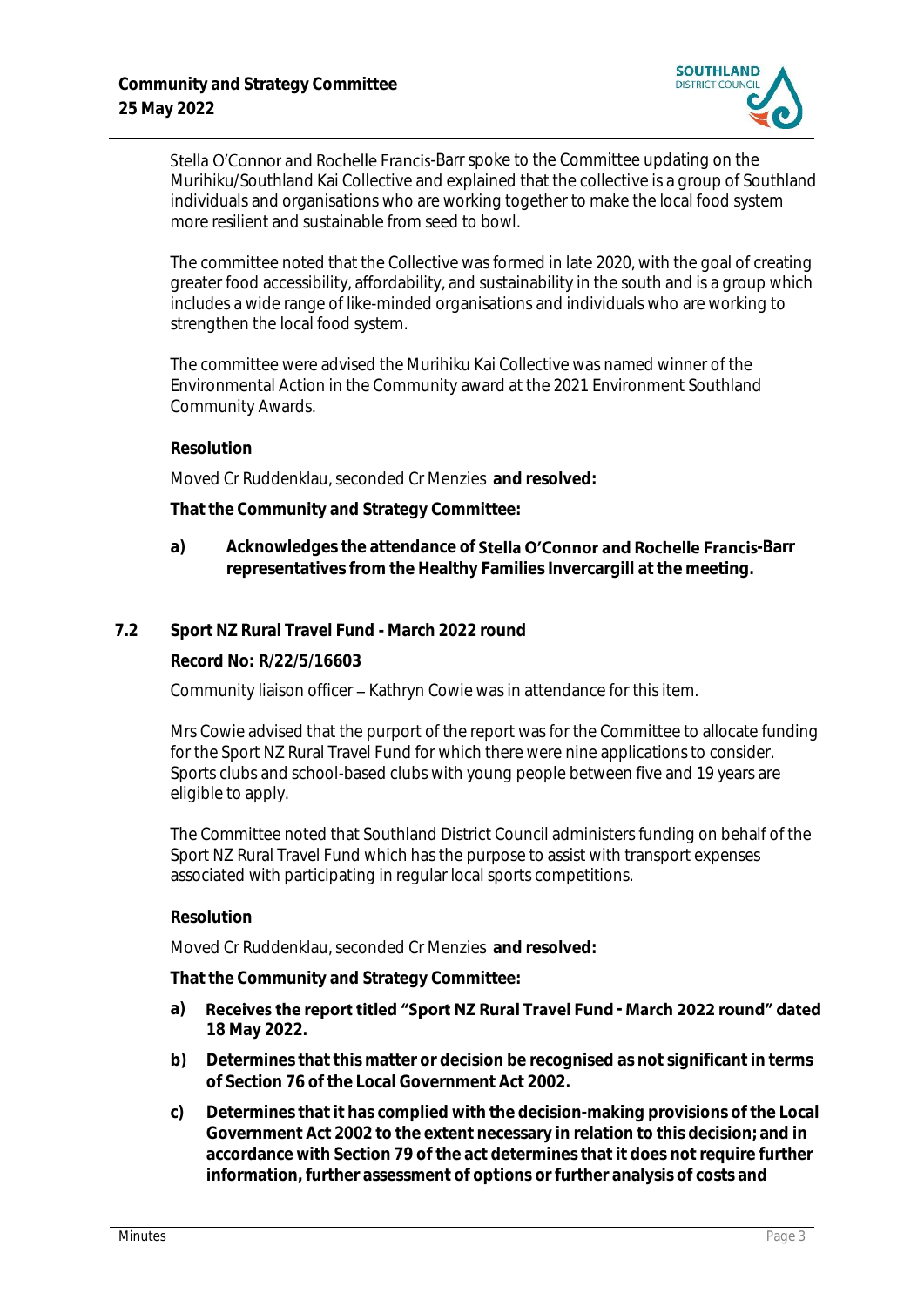

**benefits or advantages and disadvantages prior to making a decision on this matter.**

- **d) Receives applications from the following:**
	- **Central Southland College**
	- **Otautau Netball Club**
	- **Menzies College Netball Club**
	- **Fiordland College**
	- **Northern Southland College**
	- **Otara Pony Club**
	- **Te Anau Rugby Club**
	- **Winton Cricket Club**
	- **Winton Football Club**
- **e) Approves the allocation of funds for the Sport NZ Rural Travel Fund as follows:**

| $\mathbf 1$ | <b>Central Southland College</b> | \$1,500 |
|-------------|----------------------------------|---------|
| 2           | Otautau Netball Club             | \$1,200 |
| 3           | Menzies College Netball Club     | \$1,500 |
| 4           | <b>Fiordland College</b>         | \$1,500 |
| 5           | Northern Southland College       | \$1,500 |
| 6           | Otara Pony Club                  | \$1,200 |
| 7           | Te Anau Rugby Club               | \$1,200 |
| 8           | Winton Cricket Club              | \$1,500 |
| 9           | Winton Football Club             | \$1,000 |

- **f) Approves the financial report for the Sport NZ Rural Travel Fund as at 30 April 2022.**
- **7.3 District Initiatives Fund - March 2022 allocations**

# **Record No: R/22/5/16701**

Community liaison officer - Kathryn Cowie was in attendance for this item.

Mrs Cowie advised that the purpose of the report was to present to the Committee the applications received for the District Initiatives Fund of which there are two funding rounds which close on 30 September and 31 March each year.

The Committee noted that the District Initiatives Fund is available to groups and organisations to assist with a broad range of projects and initiatives in Southland.

There are two applications to be considered for the funding round which closed on 31 March 2022 and are from the Lumsden heritage trust and Fiordland trails trust.

The Lumsden heritage trust application is seeking a grant for assistance towards the recovery and preservation of an 1880 steam locomotive D6 to add to the display at the Lumsden railway precinct.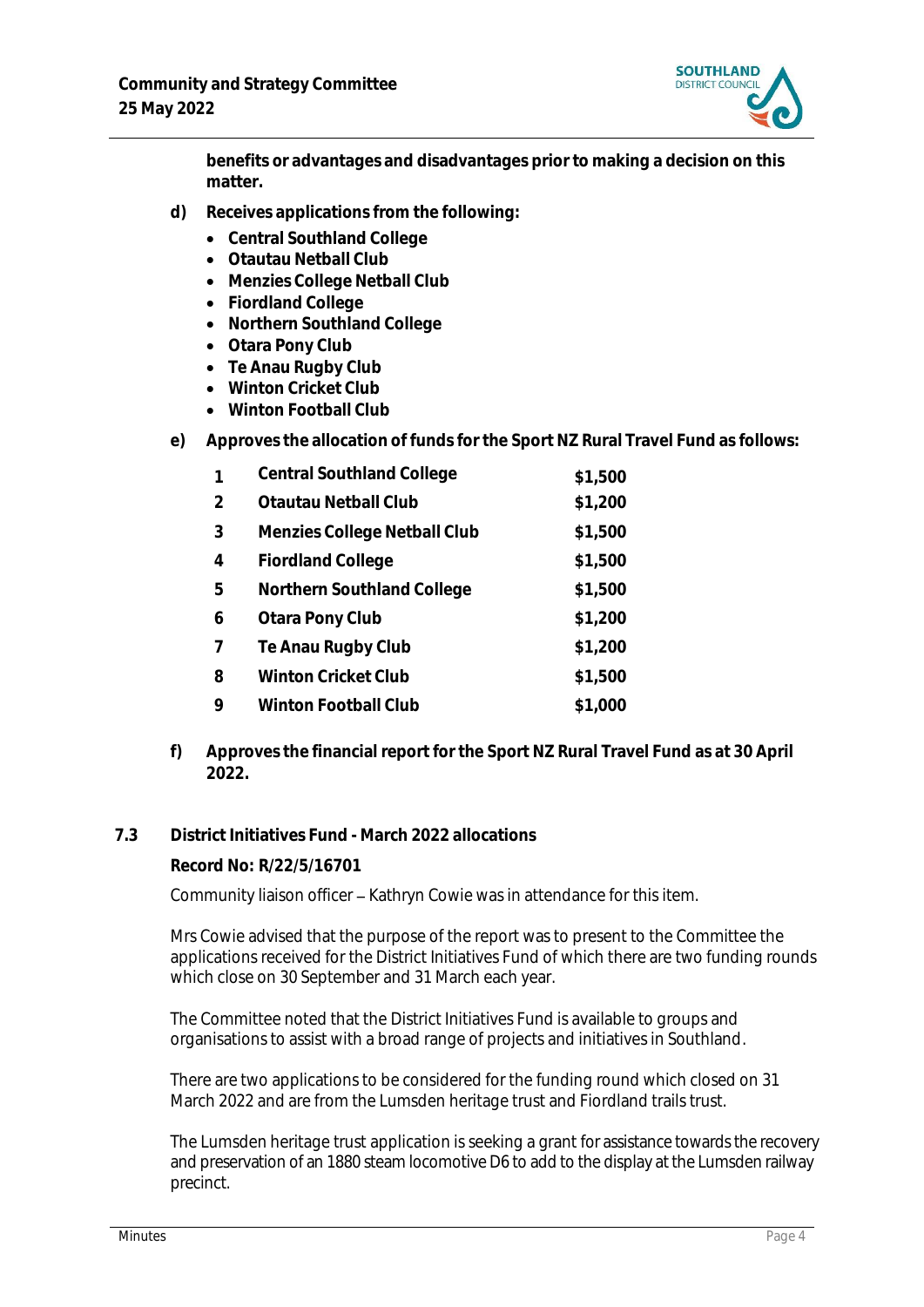

The Fiordland trails trust application is seeking funding for assistance with consent and construction costs associated with the Te Anau Downs multi-use trail, specifically for the section of trail from the Upukerora River bridge to Sinclair Road.

**Moved Cr Douglas, seconded Cr Duffy recommendations a to d.**

**The motion was put and declared CARRIED.**

Cr Scott withdrew from the table due to a conflict of interest.

**Moved Cr Douglas, seconded Cr Duffy recommendation e-1 as follows:**

That the Community and Strategy Committee:

E 1 approves the allocation of \$5,000 to the Lumsden Heritage Trust.

**The motion was put and declared CARRIED.**

Cr Scott returned to the table.

**Moved Cr Douglas, seconded Cr Duffy recommendation e-2 as follows:**

That the Community and Strategy Committee:

E 2 approves the allocation of \$17,175 to the Fiordland Trust.

**The motion was put and declared CARRIED.**

**Final Resolution**

Moved Cr Douglas, seconded Cr Duffy **and resolved:**

**That the Community and Strategy Committee:**

- a) receives the report titled "District Initiatives Fund March 2022 allocations" **dated 18 May 2022.**
- **b) determines that this matter or decision be recognised as not significant in terms of Section 76 of the Local Government Act 2002.**
- **c) determines that it has complied with the decision-making provisions of the Local Government Act 2002 to the extent necessary in relation to this decision; and in accordance with Section 79 of the act determines that it does not require further information, further assessment of options or further analysis of costs and benefits or advantages and disadvantages prior to making a decision on this matter.**
- **d) receives applications from the following:**
	- **Lumsden Heritage Trust**
	- **Fiordland Trails Trust**